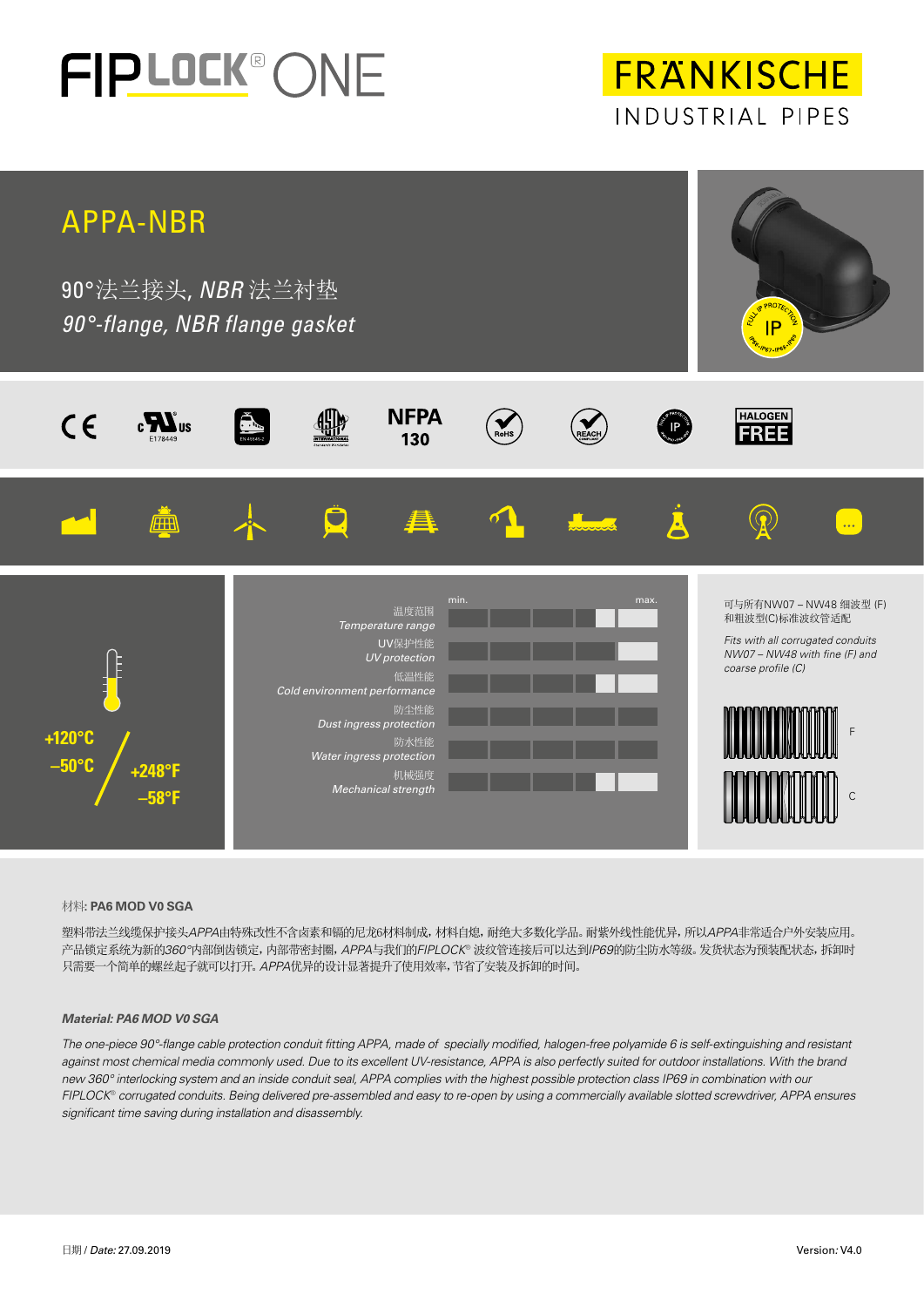

# FRANKISCHE INDUSTRIAL PIPES

# APPA-NBR

### 产品性能 / *Product performances*

| 应用性能 / Application performances              | 特性<br><b>Characteristics</b>                                   | 单位<br><b>Unit</b>                      | 规范标准<br><b>Standards, specifications</b> | 备注<br><b>Remark</b>                     |  |
|----------------------------------------------|----------------------------------------------------------------|----------------------------------------|------------------------------------------|-----------------------------------------|--|
| 温度范围<br>Temperature range                    | $-50$ $\frac{20}{21}$ / to +120<br>$-58 \frac{1}{2}$ / to +248 | °C<br>$\circ$ F                        | IS FIP                                   |                                         |  |
| 温度(短周期)<br>Temperatur (short-term)           | 150 (500 h); 160 (100 h)<br>302 (500 h); 320 (100 h)           |                                        |                                          |                                         |  |
| 材料性能 / Material performances                 |                                                                |                                        |                                          |                                         |  |
| 缺口冲击测试<br>Notched bar impact test            | $7 - 25$                                                       | kJ/m <sup>2</sup>                      | ISO 180                                  |                                         |  |
| 系统密封性能 / System tightness                    |                                                                |                                        |                                          |                                         |  |
| IP等级<br>IP rating                            | IP66/IP67/IP68/IP69<br>(IP69K)                                 |                                        | <b>IEC EN 60529</b>                      |                                         |  |
| 防火性能 / Fire safety performances              |                                                                |                                        |                                          |                                         |  |
| 不含卤素和镉<br>Free from halogens and cadmium     | 是 / yes                                                        |                                        |                                          |                                         |  |
| 阻燃等级<br>Fire classification                  | V <sub>0</sub>                                                 |                                        | <b>UL 94</b>                             |                                         |  |
| 产品防火特性<br>Fire characteristic of the product | 自熄<br>self-extinguishing                                       |                                        | <b>UL 514B</b>                           |                                         |  |
| 氧指数<br>Oxygen index                          | >32                                                            | $\frac{0}{0}$                          |                                          |                                         |  |
| 灼热丝测试<br>Glow wire test                      | 960<br>1760                                                    | °C<br>۰Ē                               | IEC 60695                                |                                         |  |
| 火灾危害等级<br>Fire hazardous level               | HL3                                                            |                                        | EN45545-2                                |                                         |  |
| 火焰蔓延指数<br>Flame spread index                 | 符合<br>compliant                                                |                                        | ASTM E162                                | 依照 /acc.<br><b>NFPA 130</b>             |  |
| 烟雾浓度<br>Smoke densitiy                       | 符合<br>compliant                                                |                                        | ASTM E662                                | 依照 /acc.<br><b>NFPA 130</b>             |  |
| 烟雾毒性<br>Smoke toxicity                       | 符合<br>compliant                                                |                                        | BSS 7239/SMP 800-C                       |                                         |  |
| 热释放量(焓)<br>Heat release (Enthalpy)           | 19,4 (8265)                                                    | MJ/kg<br><b>ASTM E1354</b><br>(BTU/lb) |                                          | 50 kW/m <sup>2</sup> 热通量 /<br>heat flux |  |
| 火焰蔓延<br>Spread of fire                       | 非火焰蔓延<br>non flame propagating                                 |                                        | <b>IEC EN 61386</b>                      |                                         |  |

| 耐候性 / Weathering performances           |                 |        |                          |
|-----------------------------------------|-----------------|--------|--------------------------|
| UV及耐候性<br>UV and weathering performance | 优异<br>excellent | IS FIP | 可达 40年<br>up to 40 years |

测试条件参照*EN ISO 139* 温度*23°C*,湿度 */ 50%*(如未注明测试条件)。*IS FIP* = *FIP*内部测试规范 *Tests carried out acc. EN ISO 139 at 23°C / 50% r. h. (if not indicated different). IS FIP = Internal Specification FIP*